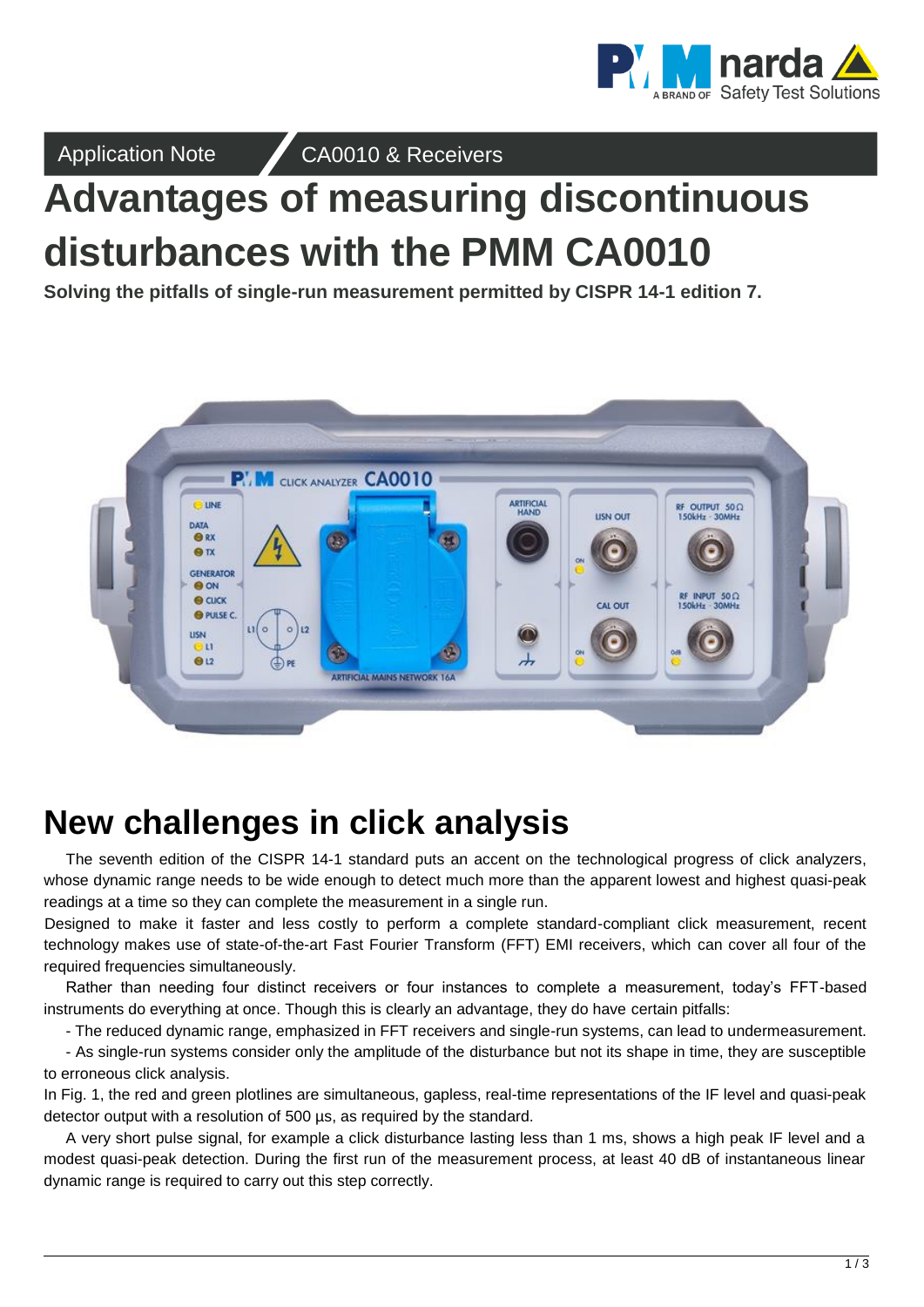

### Application Note CA0010 & Receivers



For the second run, the limit threshold could increase by as much as 44 dB depending on the click rate, according to the relaxed CISPR parameter: *44 dB for N < 0.2*

or

*20 LOG (30 / N) dB for 0.2 ≤ N < 30*

In other words, a clean 84 dB of dynamic range is needed to complete a reliable measurement in a single run.

As we can calculate with the formula *20 LOG (30 MHz / 9 kHz),* which takes into account the 30 MHz total input bandwidth and the 9 kHz CISPR IF bandwidth, about 70 dB is irremediably lost by a

standard 0 to 30 MHz receiver. Moreover, since the threshold level can be non-flat for the four frequencies required by the standard (depending on the equipment under test), a single attenuator for the entire band would have to be set for the highest limit to avoid saturation, thus wasting an additional 10 dB.

## **Benefits of the PMM CA0010 click analyzer**

The PMM CA0010 (Fig. 2) is equipped with narrow preselection filters and independent attenuators for each single channel, as depicted in Fig. 3. These additional filters are tailored for CISPR 14 measurements; along with the specific attenuators, they are separate from and precede the filters of the ordinary preselector. This solution, combined with the high dynamic capability of the input circuits, makes it possible to manage signals of very different amplitudes as are typical of click disturbances.



*Fig. 2 – PMM CA0010 Click Analyzer*

The innovative design of the PMM CA0010, with its dedicated hardware, aims to overcome all of the pitfalls described above.

Another advantage of this product is that while it measures clicks, it displays and records in real time a complete set of data: number, time, level, duration, etc. This can be done during development and/or debugging, so problems can be identified long before the production phase, saving considerable time and money.

Reliable recording is also crucial for storing automated documentation of measurement results. Highly detailed data allows further investigation and comparisons that are impossible with basic summary tables.

PMM CA0010 strip charts (examples in Fig. 1 and Fig. 4) let the user view signals over the entire test time to identify closely- and widely-spaced discontinuities.

The output also shows the limits prescribed by the standard for the purpose of immediate comparison. The full set of data is stored in the PC and can be reloaded at any time for further investigation.